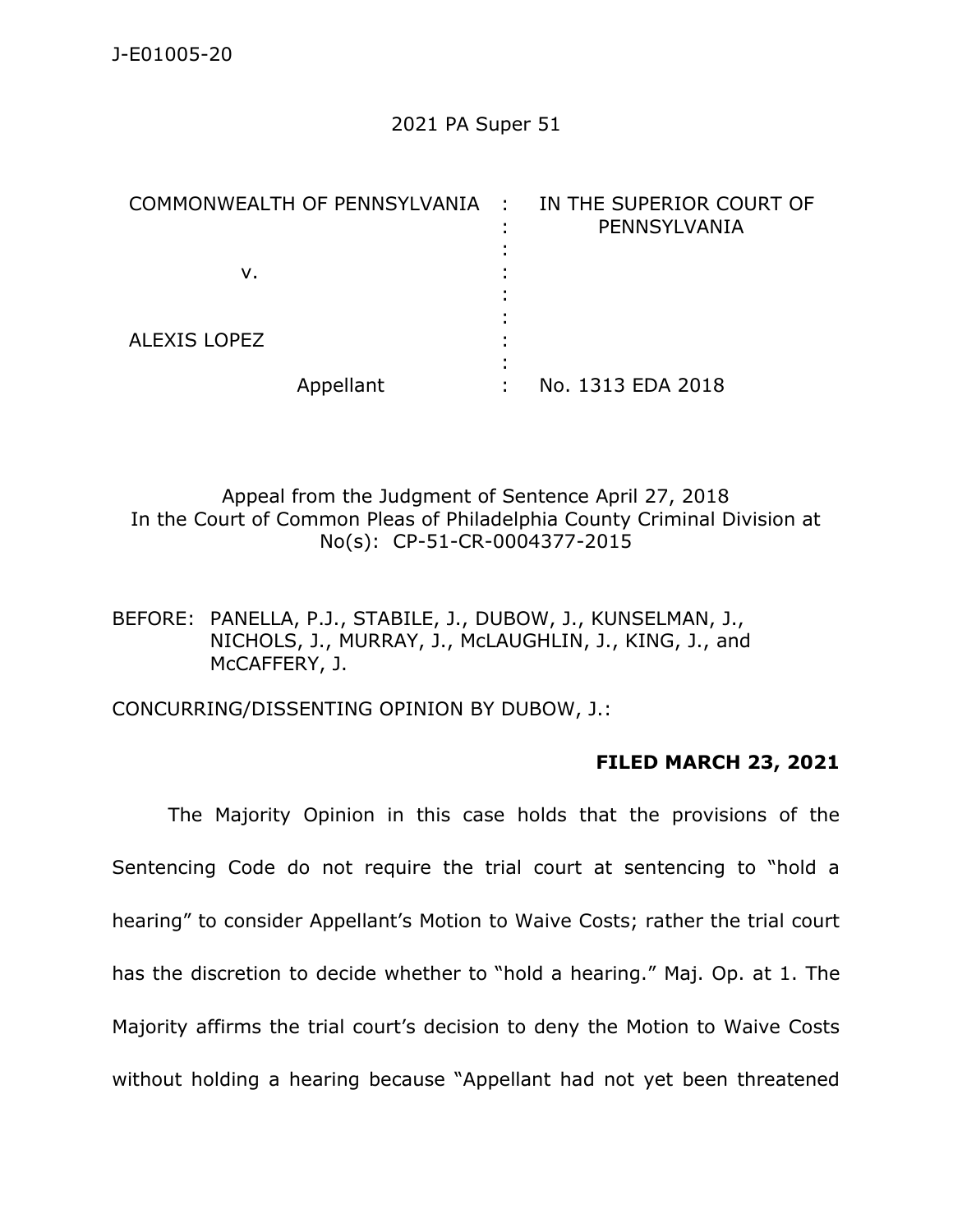$\overline{a}$ 

with incarceration as a result of a default [from failing to pay court costs]. Maj. Op. at 12.

Implicit in the Majority's finding-that the trial court has discretion to decide whether to "hold a hearing" when a defendant at sentencing files a Motion to Waive Costs-is the determination that the trial court has the authority to consider a Motion to Waive Court Costs at sentencing. I agree with this conclusion. I disagree, however, with the holding that if at sentencing a defendant files a Motion to Waive Costs, the trial court has the discretion to decide whether it will hear evidence in support of and opposition to the motion.<sup>1</sup>

It is undisputed that if a defendant is at risk of being incarcerated for failing to pay court costs, Pa.R.Crim.P. 706 requires, and thus implicitly authorizes, the trial court to determine a defendant's ability to pay those costs

 $1$  One of the difficulties in this case is the different ways in which the issue is framed. Appellant frames the issue as whether the Sentencing Code mandates that the trial court, when imposing court costs, determine a defendant's ability to pay costs. Appellant's Brief at 14. The Majority frames the issue as whether the trial court at sentencing must "hold a hearing" before waiving costs. Maj. Op. at p. 1. The three judge panel in *Commonwealth v. Childs* frames the issue in three different ways; whether the trial court has the authority to modify costs at sentencing, whether the trial court is required to hold a hearing, and whether a defendant is entitled to a hearing. 63 A.3d at 325- 326. Underlying all of these issues, however, is the threshold issue of whether the Legislature has authorized the trial court to decide a Motion to Waive Costs at sentencing.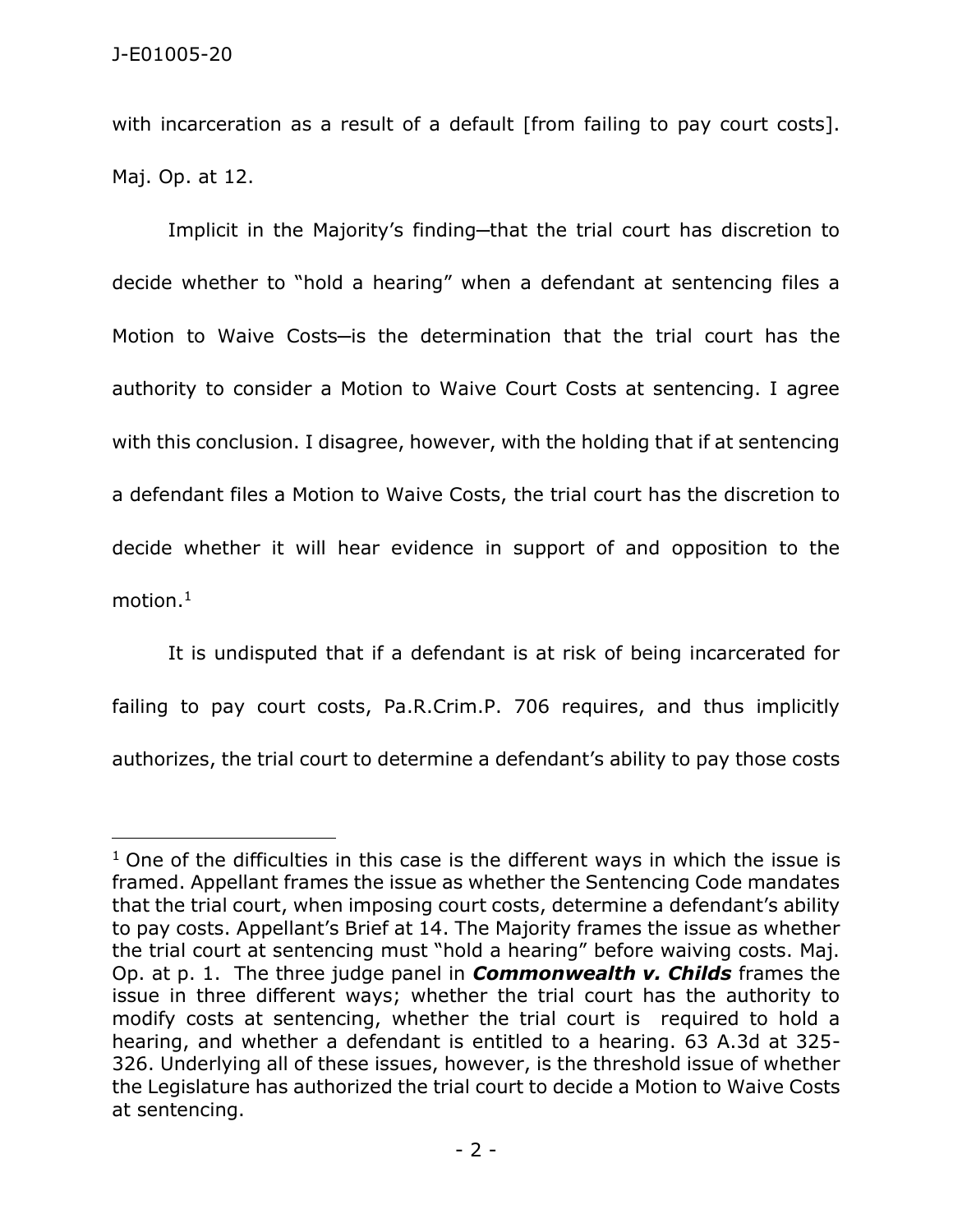before the trial court may incarcerate the defendant. The Rule also provides the trial court with the authority to modify the amount of those costs to reflect a defendant's ability to pay those costs and set a new amount and payment schedule that is "fair and practicable." Pa.R.Crim.P. 706(C).

In *Commonwealth v. Childs***,** 63 A.3d 323 (Pa. Super. 2012), the Superior Court dealt with the same timing issue that is before us, *i.e.*, whether the trial court could consider a Motion to Waive Costs at sentencing. In *Childs*, the defendant at sentencing filed a Motion to Waive Costs. The court concluded that the Sentencing Code and applicable Rule of Criminal Procedure did not permit the trial court to consider a Motion to Waive Costs at sentencing. Rather, the trial court could only modify costs when the defendant was at risk of being incarcerated for failing to pay costs. 63 A.3d at 326.

I disagree with the statutory analysis in *Childs* because it reads into the relevant provisions of the Sentencing Code a subsection of Pa.R.Crim.P. 706 to which the legislature did not refer. The statutory analysis regarding whether the trial court has the authority to consider a Motion to Waive Costs at sentencing begins with 42 Pa.C.S. §§ 9721(c.1) and 9728(b.2). Specifically, Section 9721(c.1) of the Sentencing Code requires the trial court to, *inter alia,* impose court costs upon a defendant at sentencing. "The court shall order the

- 3 -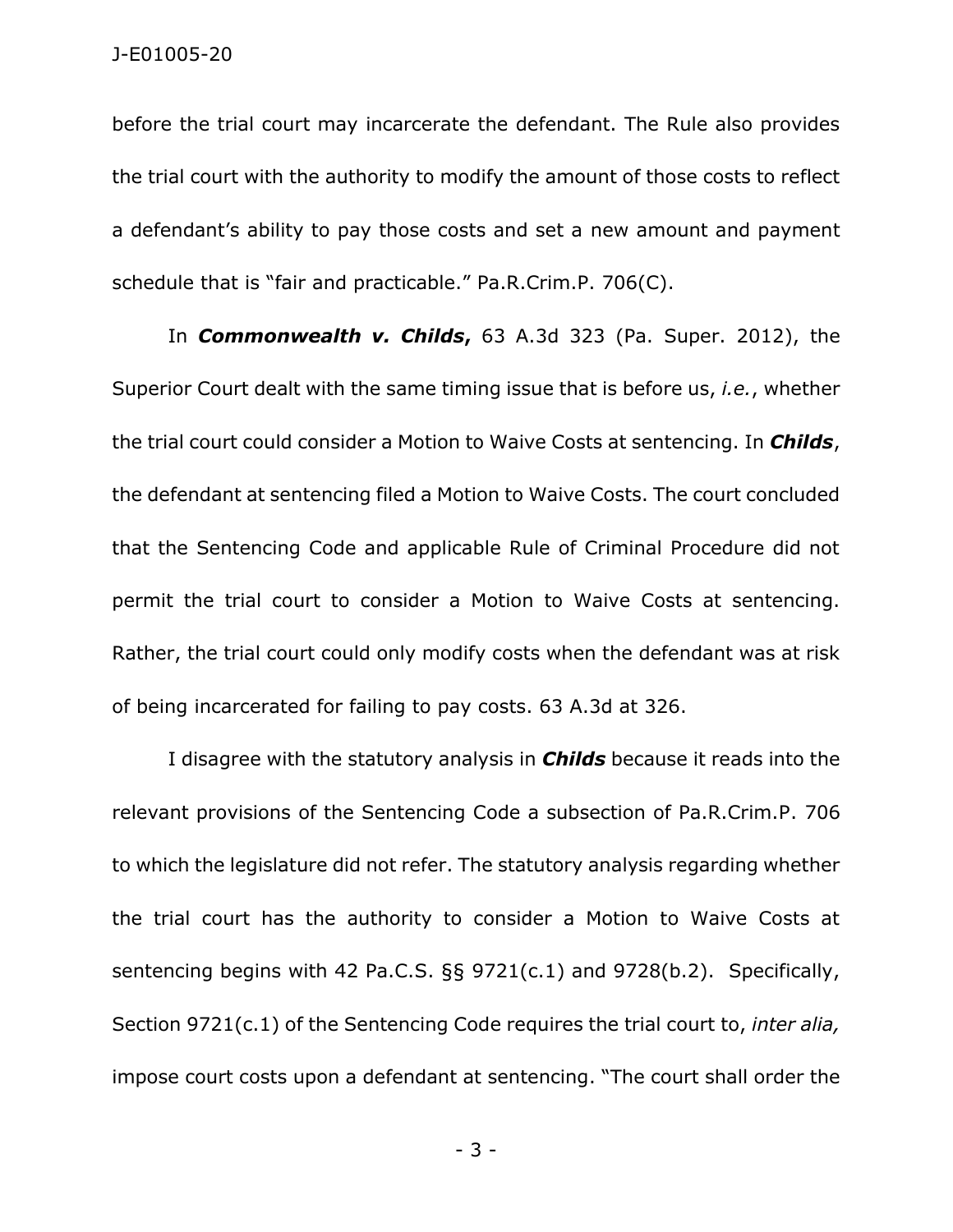defendant to pay costs." 42 Pa.C.S. § 9721(c.1). In this same section, however, the Legislature provides an exception to the mandatory imposition of costs by referring to the trial court's discretion to modify the amount of costs according to the procedure set forth in Pa.R.Crim.P. 706(C). Relevantly,

Section 9721(c.1) provides:

In the event the court fails to issue an order for costs pursuant to section 9728, costs shall be imposed upon the defendant under this section. No court order shall be necessary for the defendant to incur liability for costs under this section. **The provisions of this subsection do not alter the court's discretion under Pa.R.Crim.P. No. 706(C) (relating to fines or costs)**.

Id. (emphasis added).

Section 9728(b.2) also authorizes the trial court to modify the amount of costs when imposing them and directs the trial court to the procedure it should follow when deciding whether to modify costs. This section first provides that, "[n]otwithstanding any provision of law to the contrary . . . the defendant shall [] be liable for costs . . . **unless the court determines otherwise** pursuant to Pa.R.Crim.P. [] 706(C)." 42 Pa.C.S § 9728(b.2) (emphasis added). In other words, the Legislature, by stating that the defendant shall be liable for costs "unless the court determines otherwise," provides the trial court with the authority to determine whether a defendant should pay costs.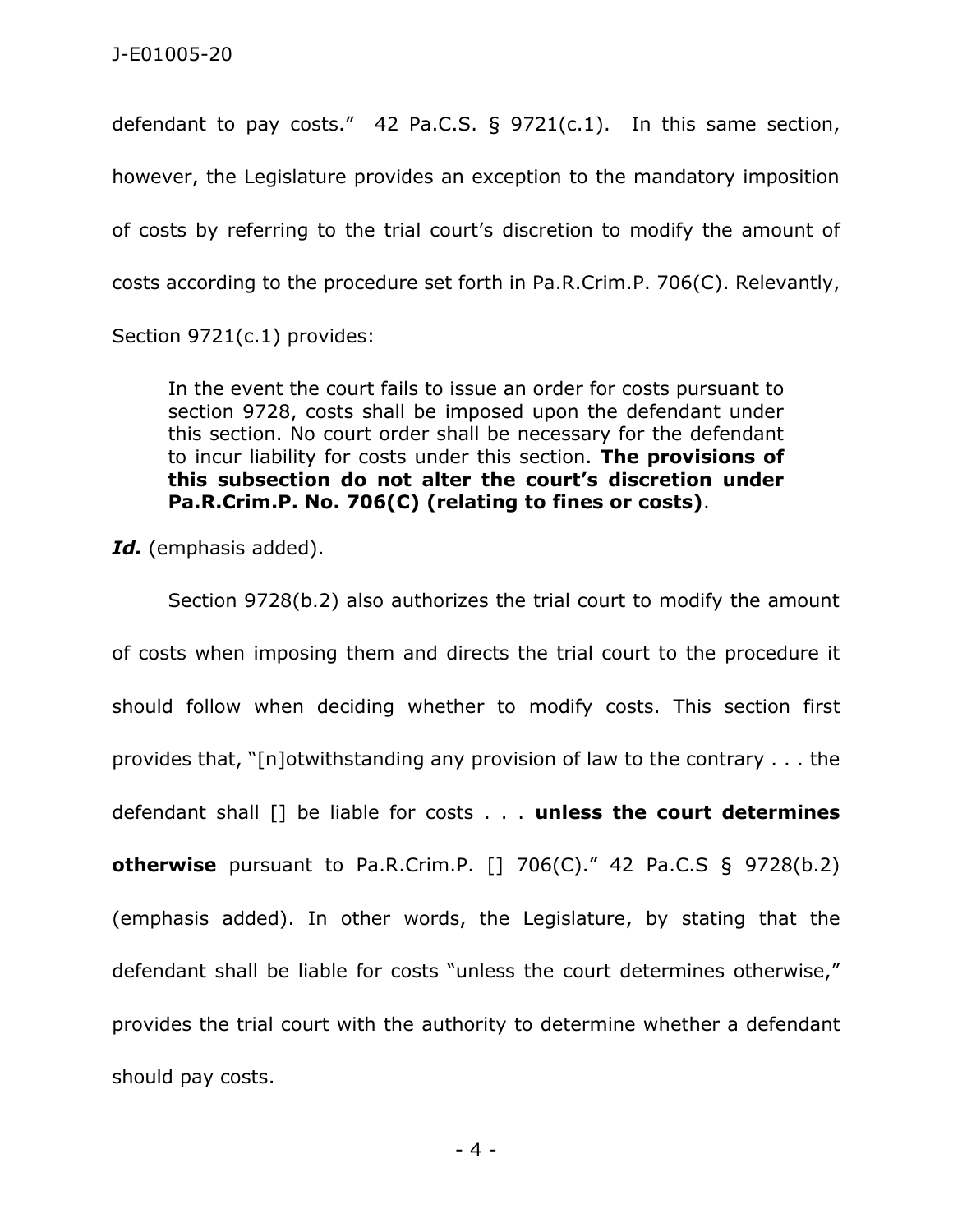Section 9728(b.2) further provides the procedure that the trial court should follow to determine whether the trial court should modify the amount of costs: "the defendant shall [] be liable for costs . . . unless the court determines otherwise **pursuant to Pa.R.Crim.P. [] 706(C)**." 42 Pa.C.S § 9728(b.2)(emphasis added). In other words, the trial court, in determining whether a defendant shall be liable for costs, should follow the procedure set forth in Pa.R.Crim.P. 706(C).

Pa.R.Crim.P. 706(C) provides that "[t]he court, in determining the amount and method of payment of a fine or costs shall, **insofar as is just and practicable**, consider the burden upon the defendant by reasons of the defendant's financial means[.]" Pa.R.Crim.P. 706(C) (emphasis added).

This interpretation is consistent with the legislative history from 2010 when the Legislature added Section 9721(c.1) to the Sentencing Code. After amending this section to make the imposition of costs automatic even if the trial court fails to include the costs in its sentencing order, the Legislature emphasized that "a court would retain all discretion to modify or even waive costs in an appropriate case, pursuant to Pa.R.Crim.P. 706(C)." House of Representatives Democratic Committee Analysis, Bill No. SB1169, September 15, 2010. The legislative history also showed that the new Section 9728

- 5 -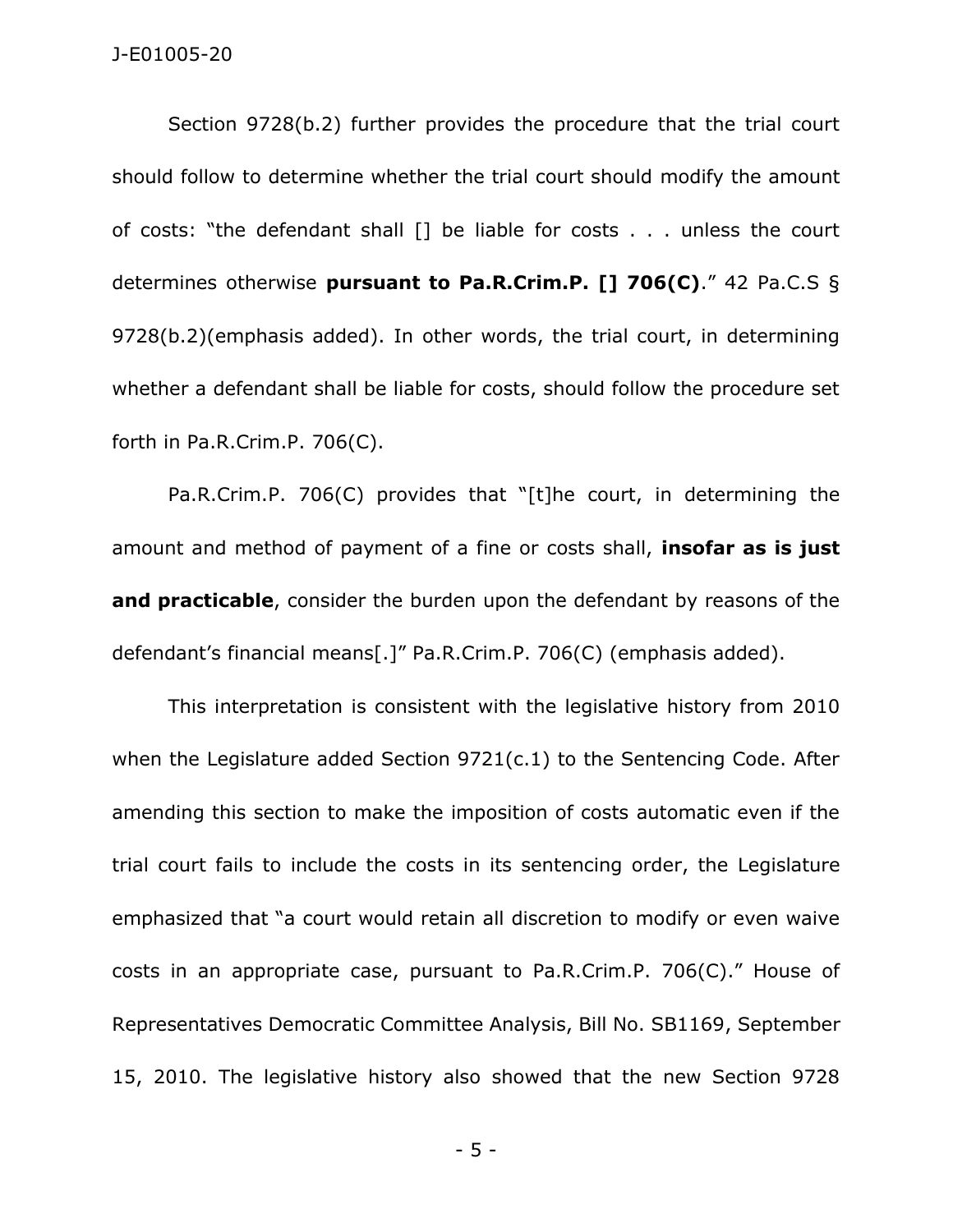"accomplishes the same goal as to the statute specifically addressing the imposition of costs, restitution and other matters collateral to sentencing." Once again, the Legislature made clear that it was inserting the "same exception under criminal rule 706(C)." *Id.*

Thus, when read together, these sections provide the trial court with the authority to consider a Motion to Waive Court Costs at sentencing and provide the procedure the trial court must follow to determine an amount that is "just and practicable."

The three judge panel in *Childs,* however, misread these statutory provisions when it concluded that the trial court may only consider a Motion to Waive Costs when the defendant is at risk of being incarcerated for failing to pay the court costs imposed at sentencing. Although the Legislature only referred to Pa.R.Crim.P. **706(C)** for setting forth the procedure for considering a Motion to Modify Costs, the *Childs* court incorporated **706(A)** into its analysis. It is Rule **706(A)** that limits the trial court's authority to determine a Motion to Waive Costs to those situations in which the defendant is at risk of being incarcerated for failing to pay costs. "A court shall not commit the defendant to prison for failure to pay a fine or costs unless it appears after hearing that the defendant is financially able to pay the fine or cost."

- 6 -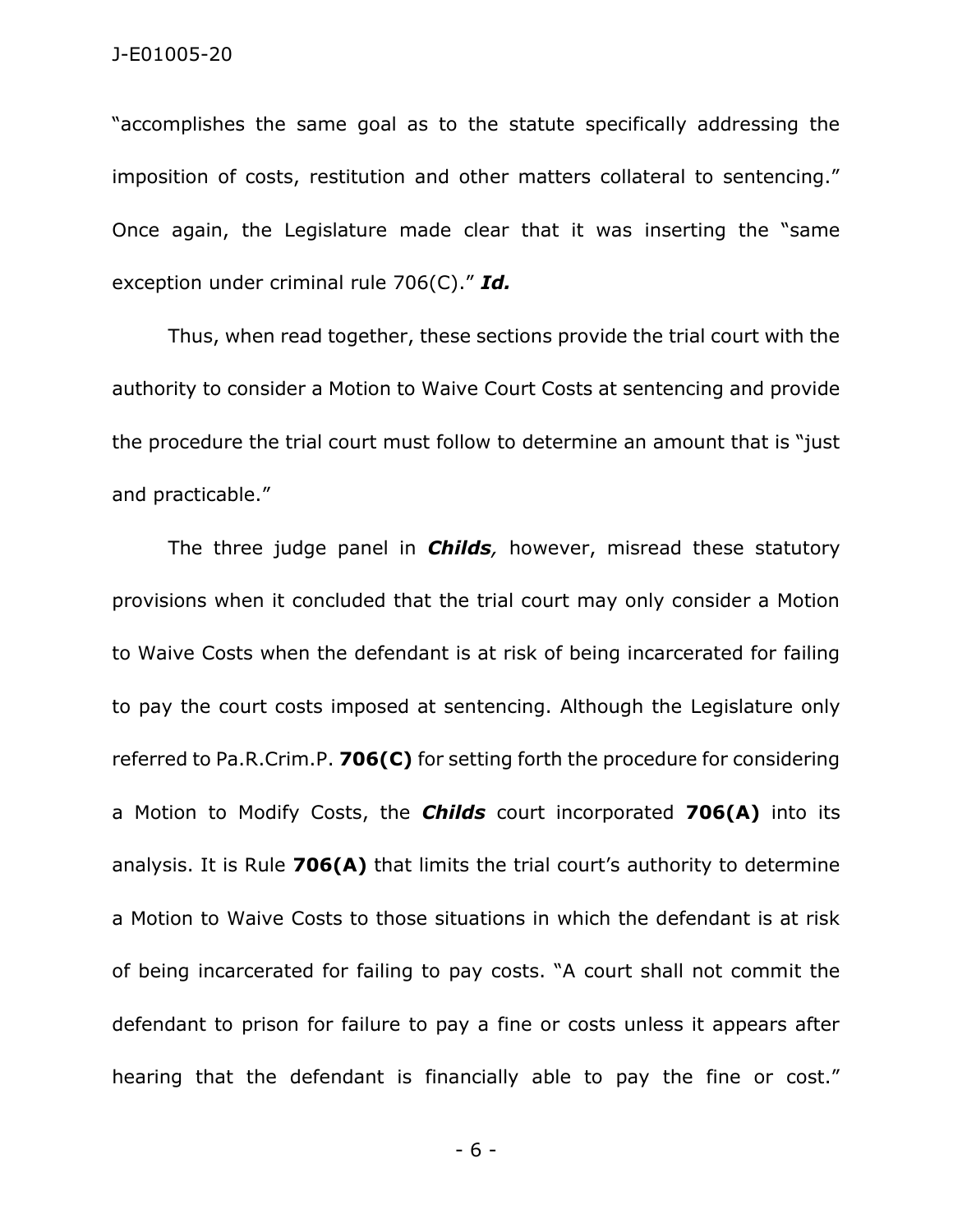Pa.R.Crim.P. 706(A). Since the Legislature did not refer to Rule **706(A)**, but only to Rule **706(C),** the Legislature did not intend to limit the trial court's authority to those instances when the defendant is at risk of incarceration for failing to pay court costs.

Additionally, the three-judge panel in *Childs* mistakenly relied on *dicta*  in *Commonwealth v. Hernandez*, 917 A.2d 332 (Pa. Super. 2007), and on *Hernandez*'s interpretation of 42 Pa.C.S. §§ 9721 and 9728—an interpretation that preceded the Legislature's 2010 amendments to those provisions that, as discussed above, did not place a limitation on the proceeding at which the trial court can consider a Motion to Waive Costs. Thus, I would expressly overrule *Childs.*

Turning to the Majority Opinion, I disagree with the Majority's decision to affirm the trial court's denial of the Motion to Modify Costs. The Majority holds that "a trial court has the discretion to hold an ability to pay hearing at sentencing." Maj. Op. at 1. The Majority concludes that in this case, the trial court was not required to "hold a hearing" because "Appellant had not yet been threatened with incarceration as a result of a default." Maj. Op. at 12.

However, since Appellant filed a Motion to Waive Costs at sentencing and the Sentencing Code authorizes the trial court to decide a Motion to Waive

- 7 -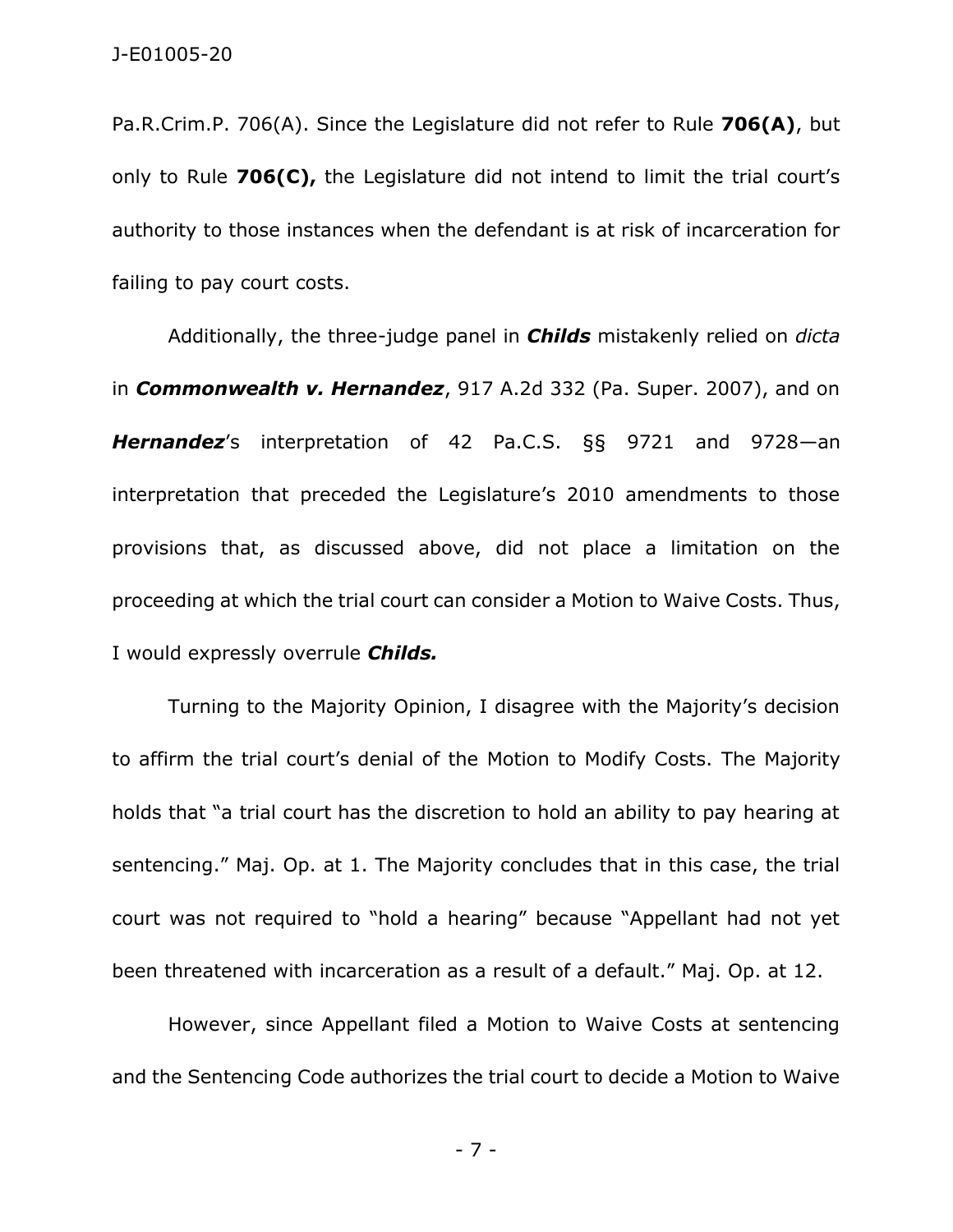Costs at sentencing and requires the trial court to follow the procedure set forth in Pa.R.Crim.P. 706(C), the trial court must hold a hearing. Pa.R.Crim.P. 706(C) requires the trial court to consider "the burden upon the defendant by reason of the defendant's financial means" to determine the "manner and method of the payment of a fine or cost" and set an amount that is "just and practicable." The defendant's financial means is a factual question and the trial court must hold a hearing to receive this evidence. Without evidence of the defendant's financial means, the trial court cannot determine whether it is appropriate to modify the amount of court costs and decide the Motion to Waive Costs.

Finally, I disagree with the manner in which Appellant framed the issue. Appellant argues that the Sentencing Code requires the trial court to consider a defendant's ability to pay costs before the trial court imposes costs, irrespective of whether a defendant has filed a Motion to Waive Costs. Appellant is, in essence, arguing that the trial court has the authority to *sua sponte* waive costs at sentencing. I agree that when a defendant files a motion, the Sentencing Code authorizes the trial court to decide the issue. Appellant, however, has failed to provide us with any legal support, and we have found none, to support the proposition that this is one of the limited

- 8 -